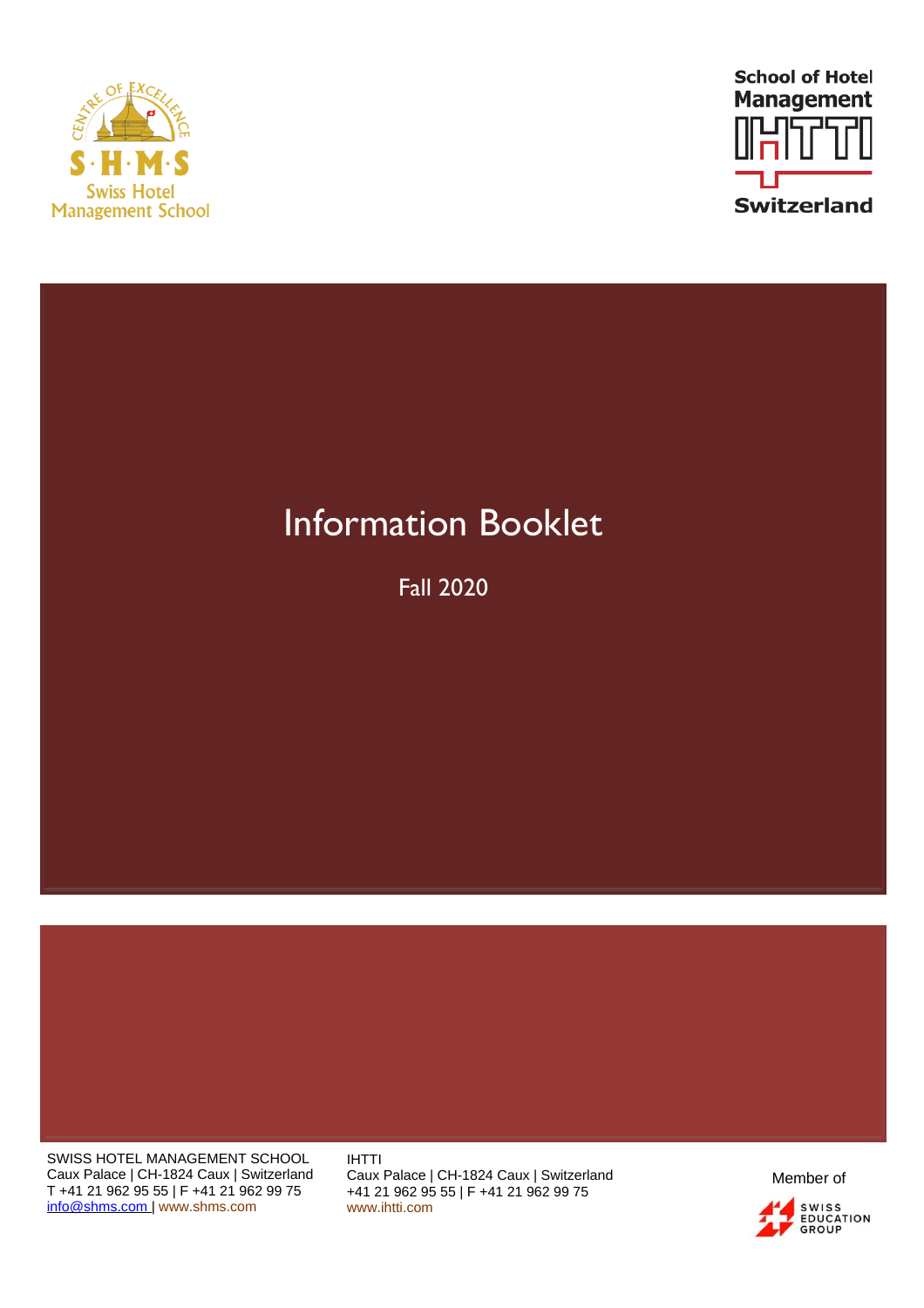# TABLE OF CONTENT

| 1. |     |  |  |  |  |
|----|-----|--|--|--|--|
| 2. |     |  |  |  |  |
|    | 2.1 |  |  |  |  |
|    | 2.2 |  |  |  |  |
|    | 2.3 |  |  |  |  |
|    |     |  |  |  |  |
|    | 3.1 |  |  |  |  |
|    | 3.2 |  |  |  |  |
|    |     |  |  |  |  |
|    | 4.1 |  |  |  |  |
|    | 4.2 |  |  |  |  |
|    |     |  |  |  |  |
|    | 5.1 |  |  |  |  |
|    | 5.2 |  |  |  |  |
|    |     |  |  |  |  |
|    |     |  |  |  |  |
|    |     |  |  |  |  |
| 9. |     |  |  |  |  |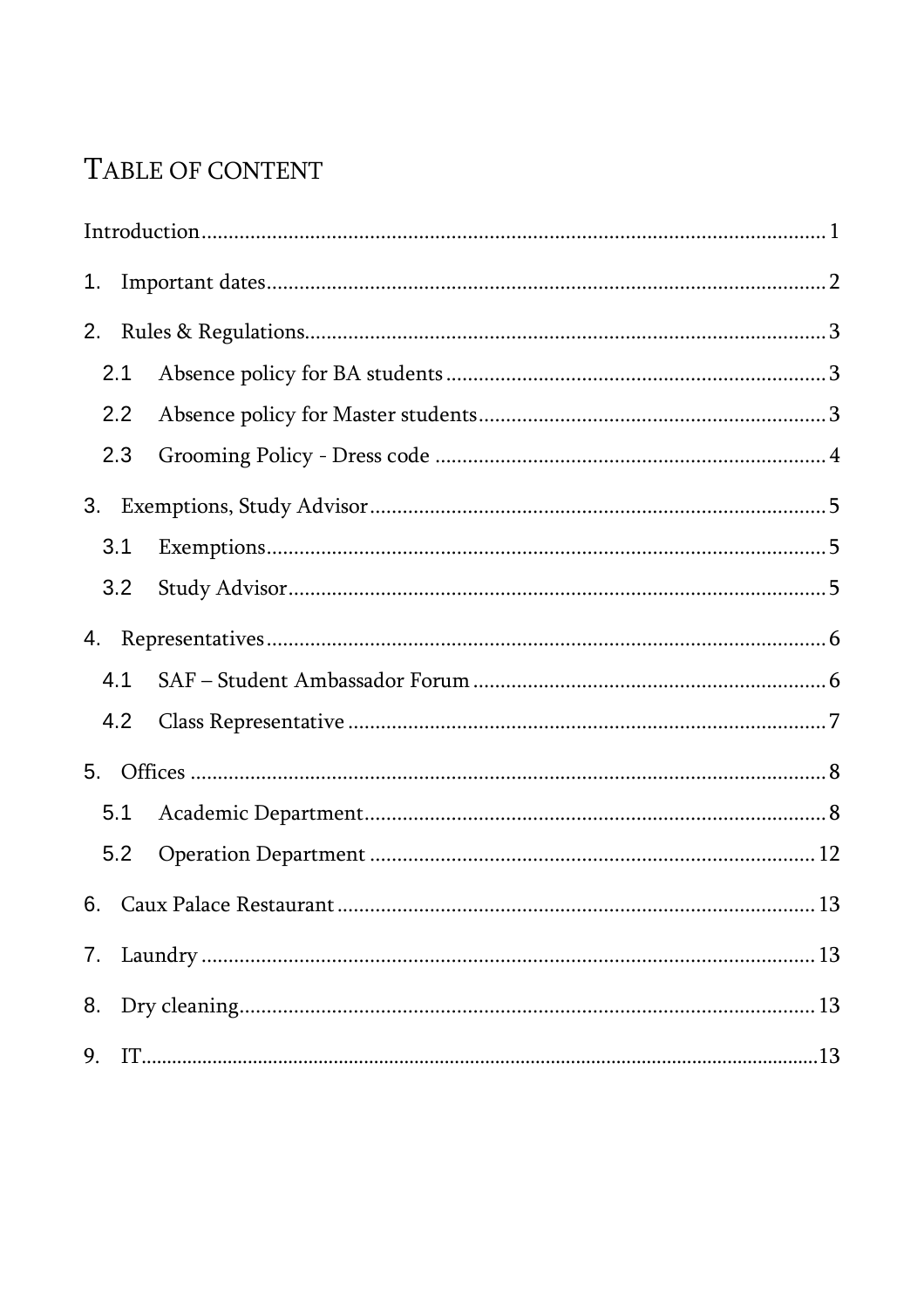# <span id="page-2-0"></span>INTRODUCTION

Dear student,

Welcome to Caux-Palace. In order to facilitate your arrival in the School, please find in this booklet the main information you will need for your academic semester.

You will find more information on [my.shms.com w](http://my.shms.com/)here you can access your schedule, the Programme Guide, the semester calendar, Moodle, The Caux Library Website, etc…

We wish you a very successful semester with us and we look forward working with you.

The SHMS IHTTI Caux Team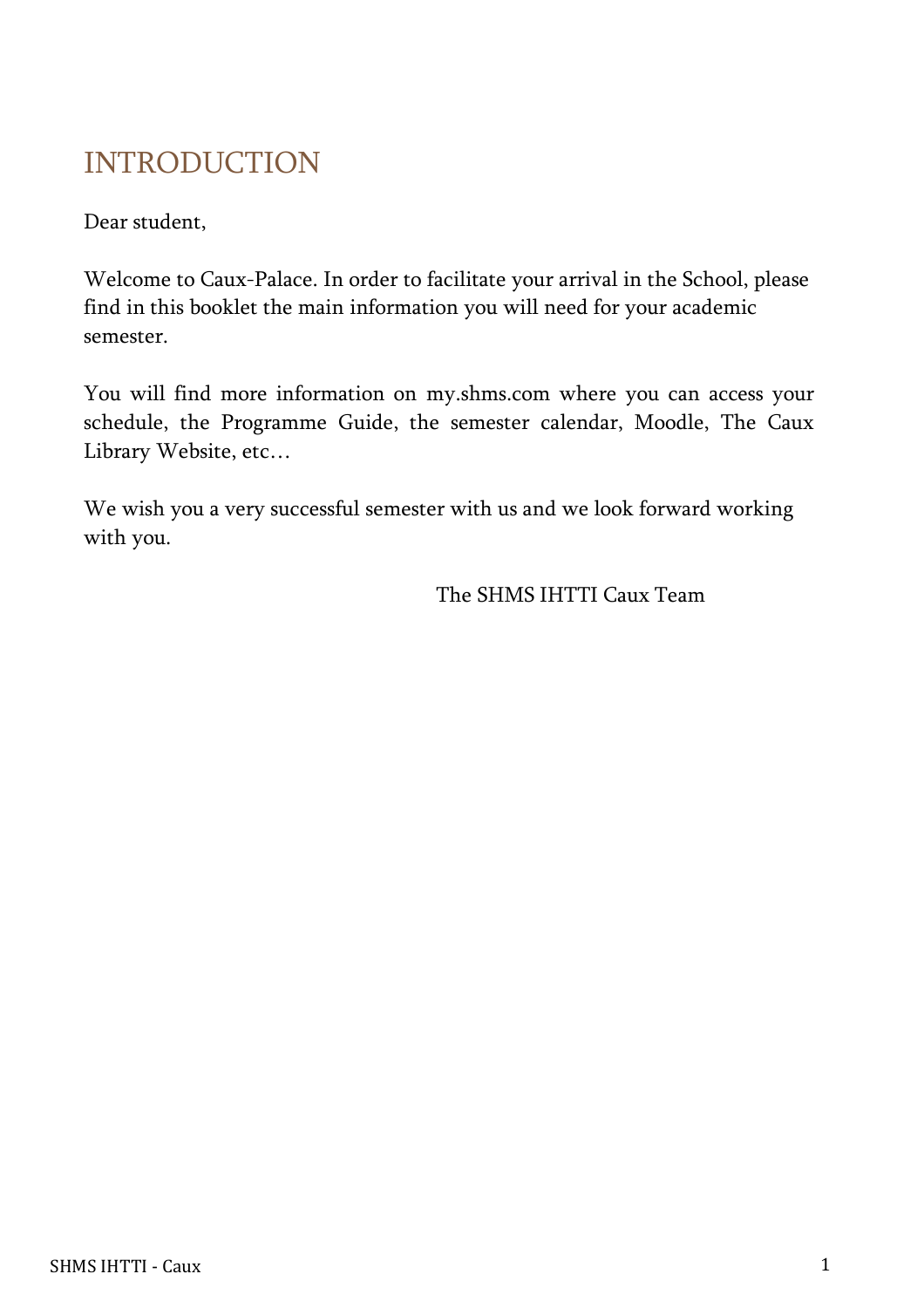# **1.** Important dates

Presentation of the Rules and Regulations, Prevention Meeting, Presentation of the IRF, B-Permit Trip, SAF Elections, Internship Career Center Presentation, ….

In order to keep up with the major semester deadlines and presentation, please refer to the semester calendar as well as to your timetable. Both the semester calendar and the timetables are available on my shms.com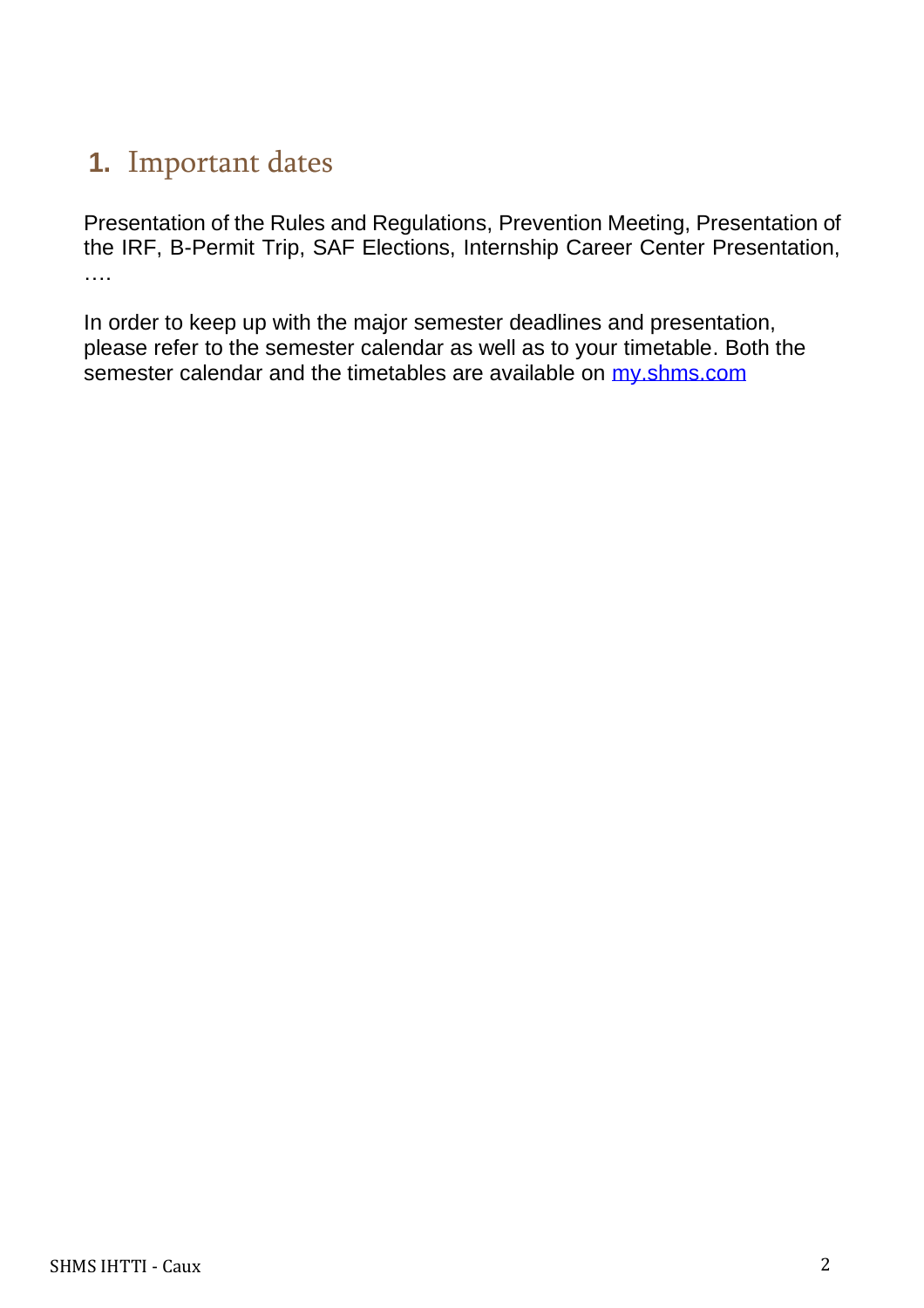# **2.** Rules & regulations

## <span id="page-4-0"></span>2.1 Absence policy for BA students

- 4 hours absent from 1 module = First Warning Letter
- $\bullet$  6 hours absent from 1 module = Final Warning Letter
- 7 hours absent from 1 module = Deregistration from the Module = Summer Retake Session
- 3 modules deregistration = expulsion from the school & repetition of the semester
- $\bullet$  50 hours of absences in total = expulsion from the school

# <span id="page-4-1"></span>2.2 Absence policy for Master students

- 2 sessions missed in 1 module = First Warning Letter
- 3 sessions missed in 1 module = Final Warning Letter
- $\bullet$  4 sessions missed in 1 module = Deregistration from the Module = retake of the module in full

Please refer to your Programme Guide or Programme Manager Mr Nektarios Lykopantis for further details.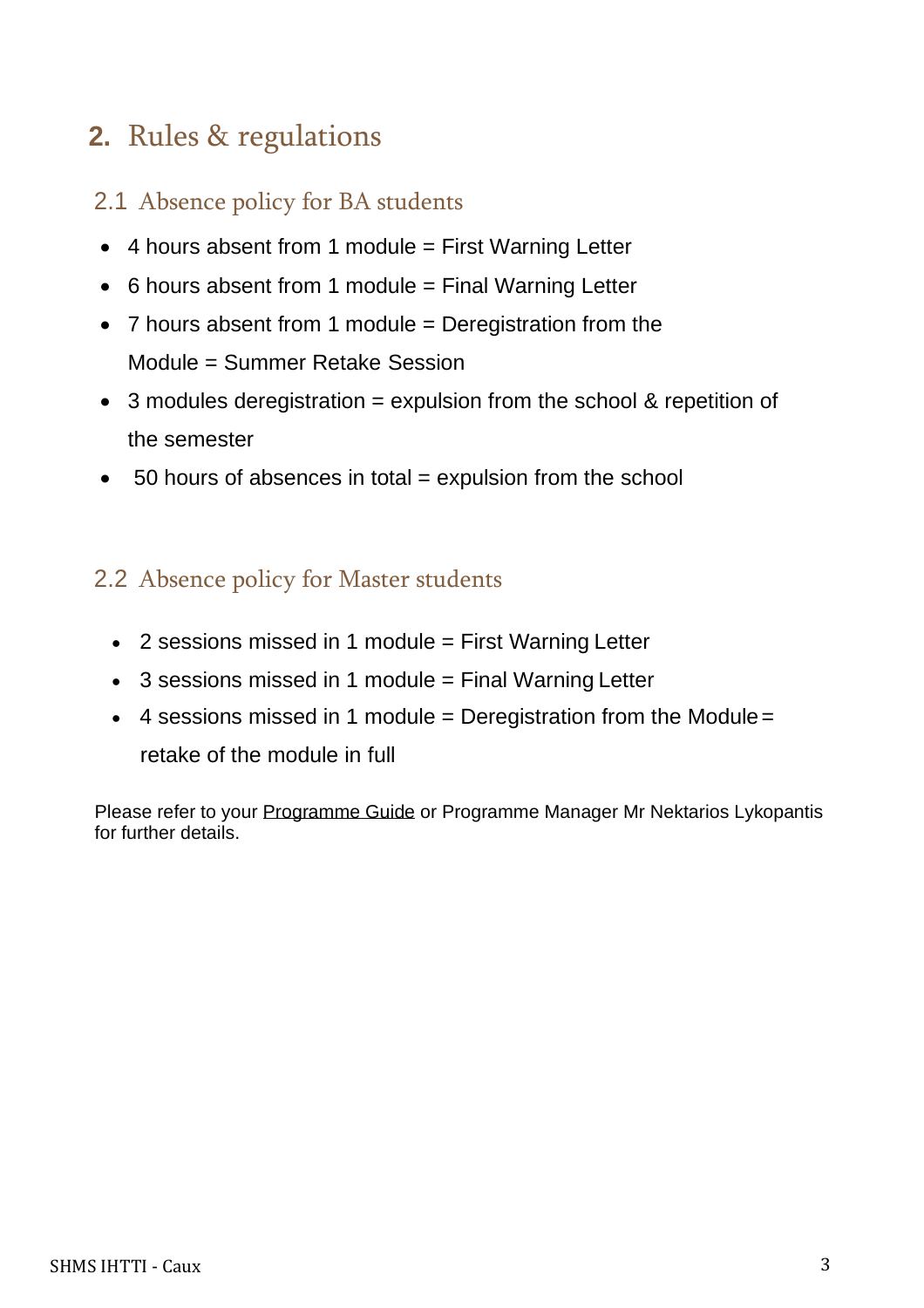# <span id="page-5-0"></span>2.3 Grooming Policy - Dress code

## **Grooming standards**

Uniforms are required to be worn by all BA1 & BA2 students around the entire campus from Monday to Thursday from 7am to 7pm.

Master students are required to wear business attire Monday to Thursday from 7am to 7pm.

All students are allowed to wear business attire on Friday from 7am to 5.30pm.

## **Name Tag**

Required to wear it at all times: during class hours and while on professional excursions. Wear it horizontally on the left side of the chest.

## **Kitchen and Restaurant Uniforms**

Professional uniforms for the kitchen and restaurant practical classes are loaned to the students during the semester.

Female students must bring 2 black skirts or trousers.

Male students must bring 2 black trousers.

Please refer to the SHMS IHTTI Grooming standards for further information.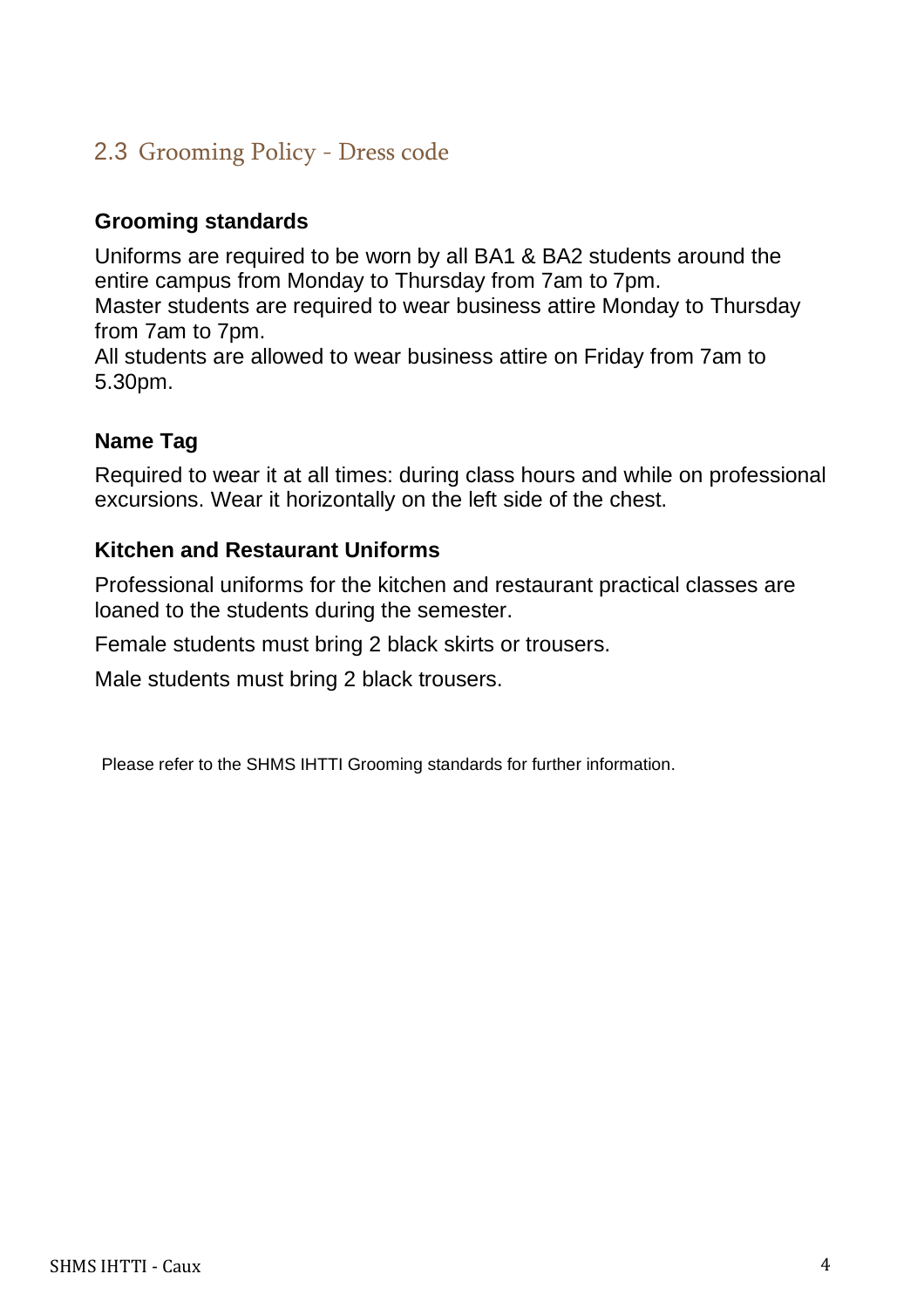# <span id="page-6-0"></span>**3.** Exemptions, Study Advisor

## <span id="page-6-1"></span>3.1 Exemptions

This policy applies to repeating BA students, BA direct entry with previous gained credits related to the module. You can download the form from Moodle (Academic Page) or ask your Programme Manager. This form needs to be completed and handed to your Programme Manager at the latest on Friday week 2.

## <span id="page-6-2"></span>3.2 Study Advisor

#### • **Become a Study Advisor**

You have qualifications for a subject, you would like to help your colleagues by teaching & encouraging them and at the same time earn money?

The purpose is to provide assistance to your colleagues facing challenges in specific areas of study and help them overcome any difficulties they may be having.

Should you have any question, please do not hesitate to come and see the Academic Office in Office 18.

Interested?

Click [HERE](http://my.shms.com/index.php?id=student-advisor-caux) to sign up online to become a Study Advisor.

#### • **Get help from a Study Advisor**

You need help for a subject? You want to be encouraged and guided to find ways of solving problem areas in your studies?

The study advisors are here to help you! They will help you by teaching & encouraging you and improving your knowledge & understanding in the subject where you need help.

Interested?

Click **HERE** to sign up online to get help from a Study Advisor.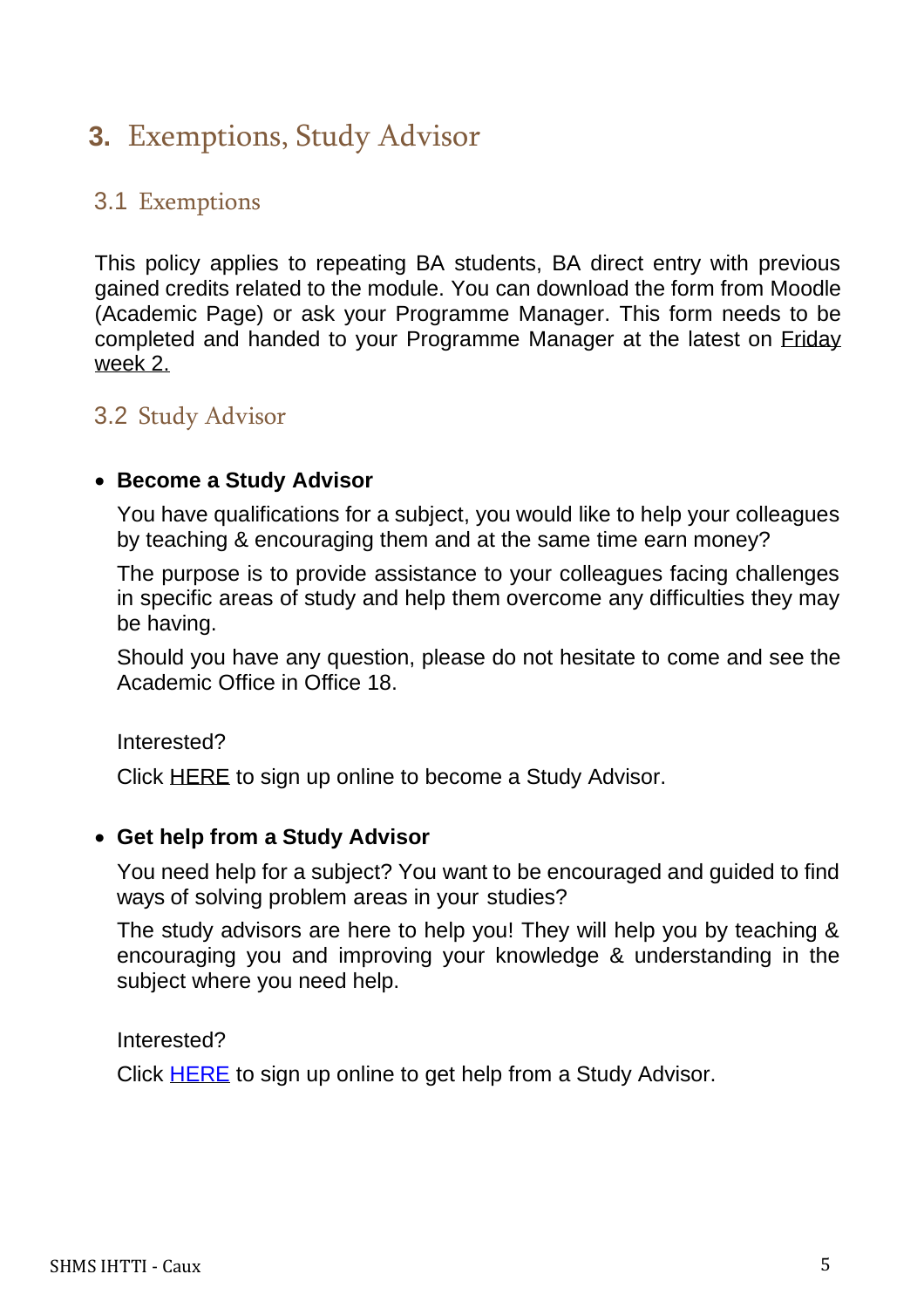# <span id="page-7-0"></span>**4.** Representatives

## <span id="page-7-1"></span>4.1 SAF – Student Ambassador Forum

The SAF representative has a role of fostering and creating a positive, productive and meaningful atmosphere for the student body in the school.

- The positions within SAF are:
	- President
	- Vice President & Green Ambassador
	- Academic Ambassador
	- Communications & Social Media Ambassador
	- Operations Ambassador
	- Internship & Career Ambassador
	- Sports & Leisure Ambassador
	- Student Welfare & Cultural Integration Ambassador
	- Design Ambassador
	- Events Ambassador
- Election

If you are interested to become the SAF President\*, you will need to present yourself in a short video of maximum 2 minutes and explain your motivation to be part of the SAF.

\*The President position are only open for returning BA2 students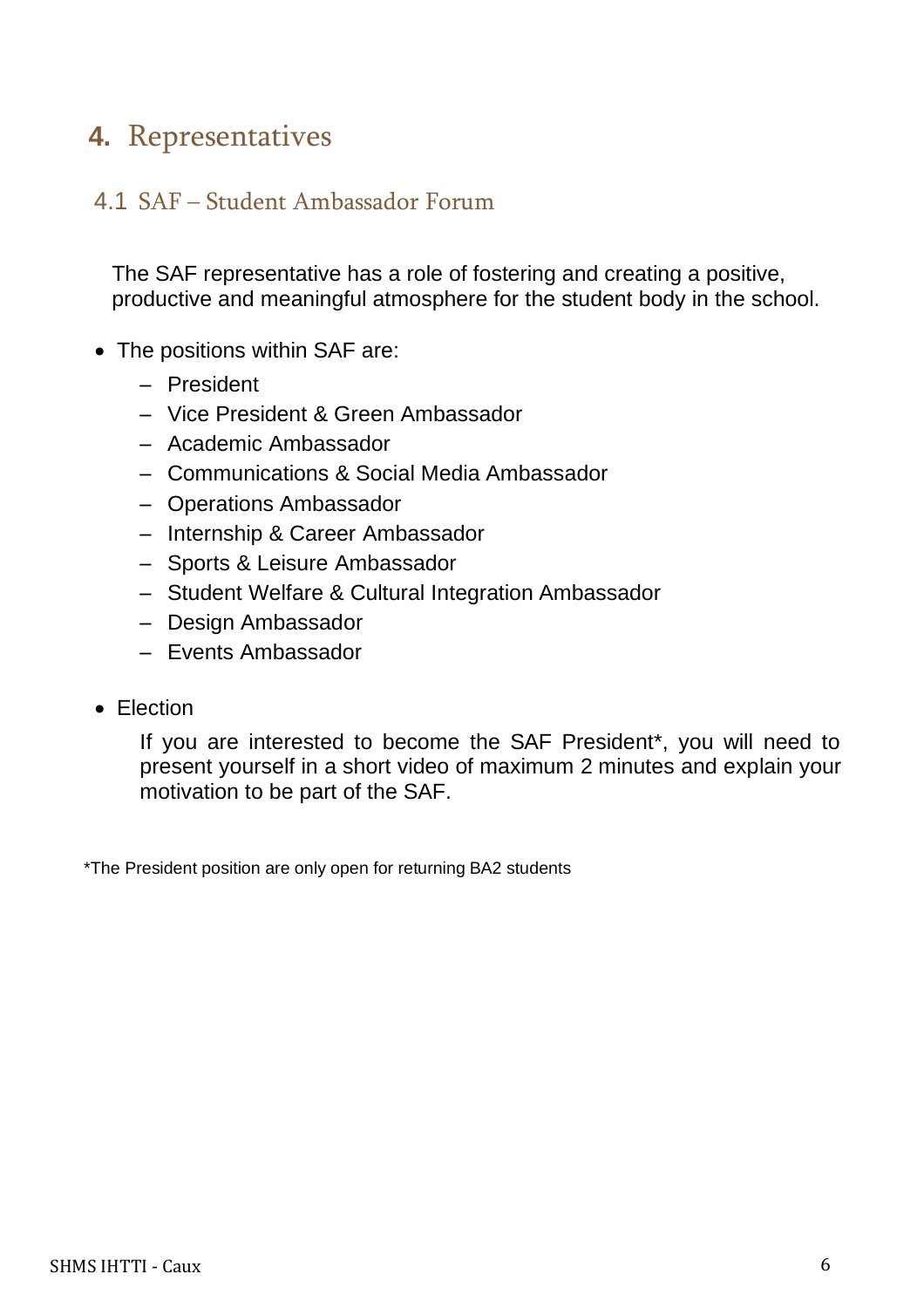## <span id="page-8-0"></span>4.2 Class Representative

- Role
	- Act as a liaison between the students and the Academic Leaders and the SAF
	- Represent your class at Students Forums
	- Represent your class at Programme Councils or any events both within and outside SHMS (such as IRF or during excursion)
	- Ensure that your classmates are properly represented and completely informed
- Election

You Programme Manager will seek the class representative during the first week.

• Year representative

The overall year representative is elected among the class representative and voted by each one of them. This person will represent the overall year (BA1, BA2 and MIB) and will be the voice for all year students.

This person will liaise closely with the Management Team and the SAF.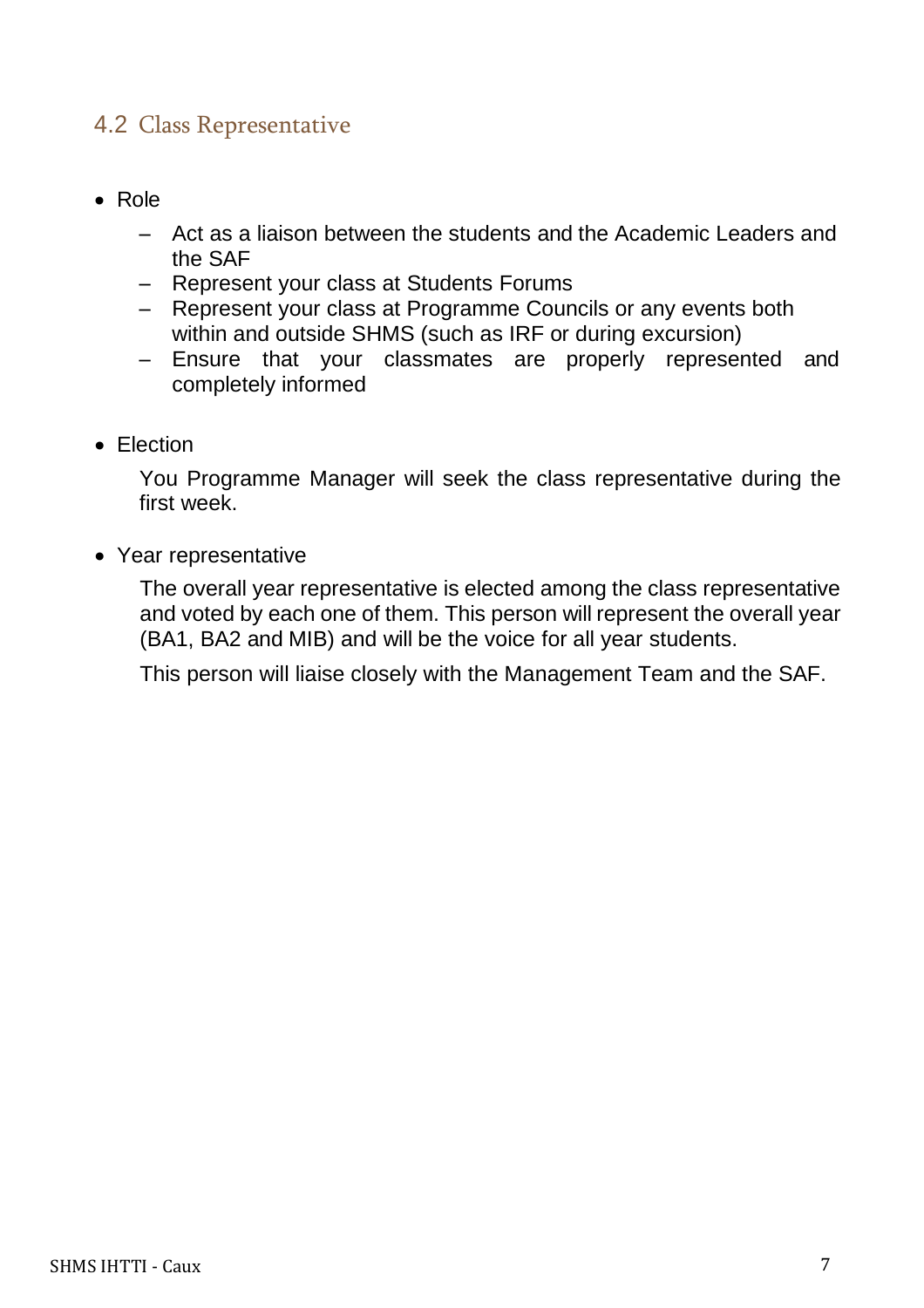# <span id="page-9-0"></span>**5.** Offices

## <span id="page-9-1"></span>5.1 Academic Department

## **Academic – Office 18**

For any question related to the diplomas, certifications, transcripts, legalization, exemptions, absences, grades, classroom booking, group emails, etc.

- Office info
	- ➢ Open Monday to Friday
	- $\triangleright$  From 8.00am to 5pm
	- ➢ Contact

Ms Laetitia Roux - [lroux@shms.com](mailto:lroux@shms.com) Mr Tanguy Colcombet - [tcolcombet@shms.com](mailto:tcolcombet@shms.com) Mrs Ana Cardoso – acardoso@shms.com

 $\geq$  +41 21 962 99 10

## **Student Affairs– Office 18**

For any question related to the school tuition, invoices, B- Permit, health insurance etc…

- B-Permit
	- $\triangleright$  Authorize you to live and stay in Switzerland legally
	- $\triangleright$  Travel around the Schengen space in Europe
	- ➢ Please DO NOT lose it. In case of loss: 150CHF charged from the school
	- $\triangleright$  Valid for the 2 years in SHMS IHTTI Caux
- Do not authorize you to work in CH (except internship)

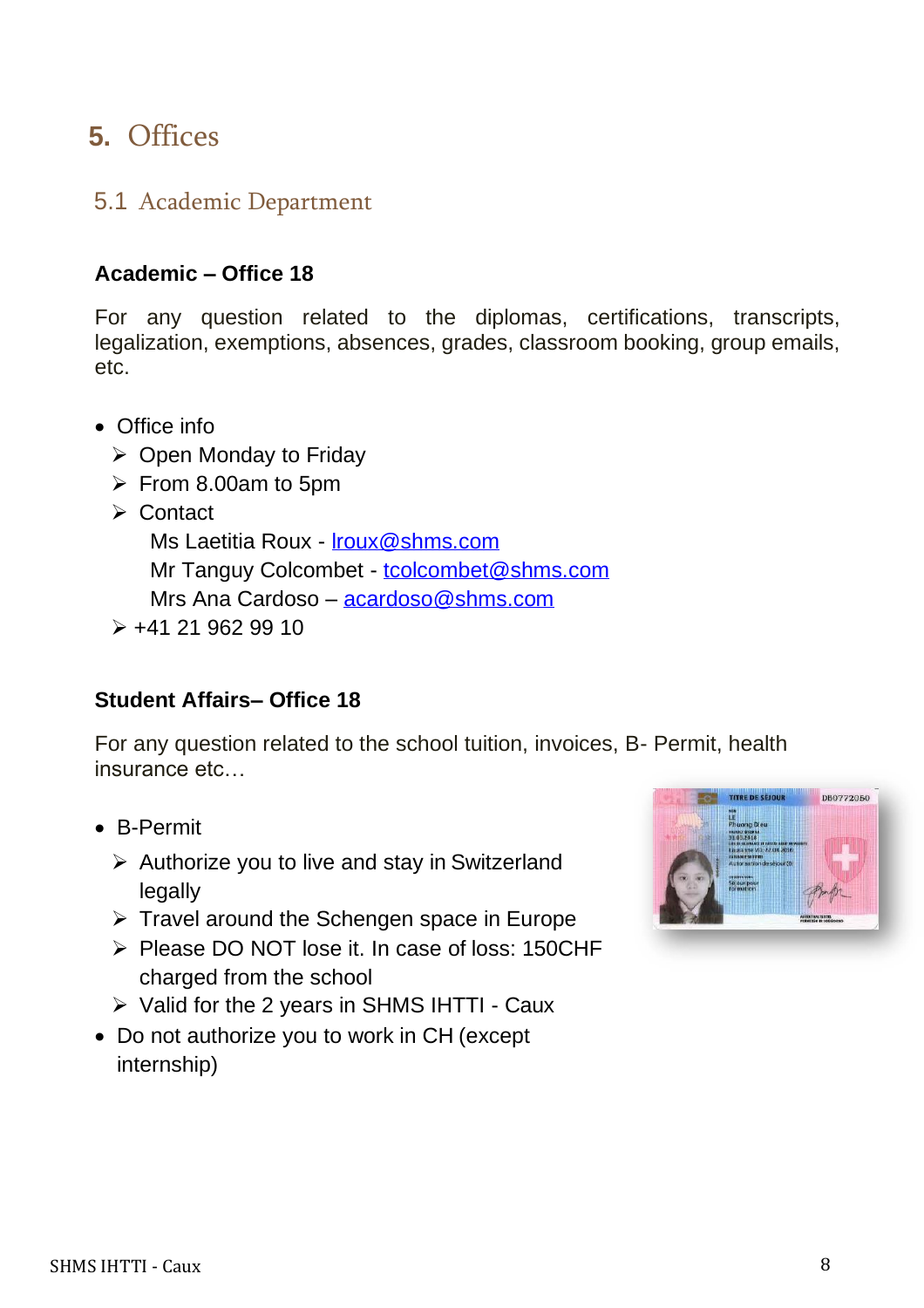- Health insurance
	- ➢ Covered during all your studies (internship included)
	- ➢ Worldwide except US (only emergency)
	- ➢ ISOS: Worldwide emergencies, medical advices and security, routine questions…
	- ➢ Download "MyHealth" app on:



- What else?
	- ➢ School invoices
	- ➢ Questions about travelling
	- ➢ Questions about health insurance cover
	- ➢ Open questions
- Office info
	- ➢ Open Monday to Friday
	- ➢ From 8am to 5pm
	- ➢ Contact Mr Léonard Simonin - [lsimonin@shms.com](mailto:lsimonin@shms.com) Ms Allison Ekah – aekah@shms.com
	- $\geq$  +41 21 962 99 65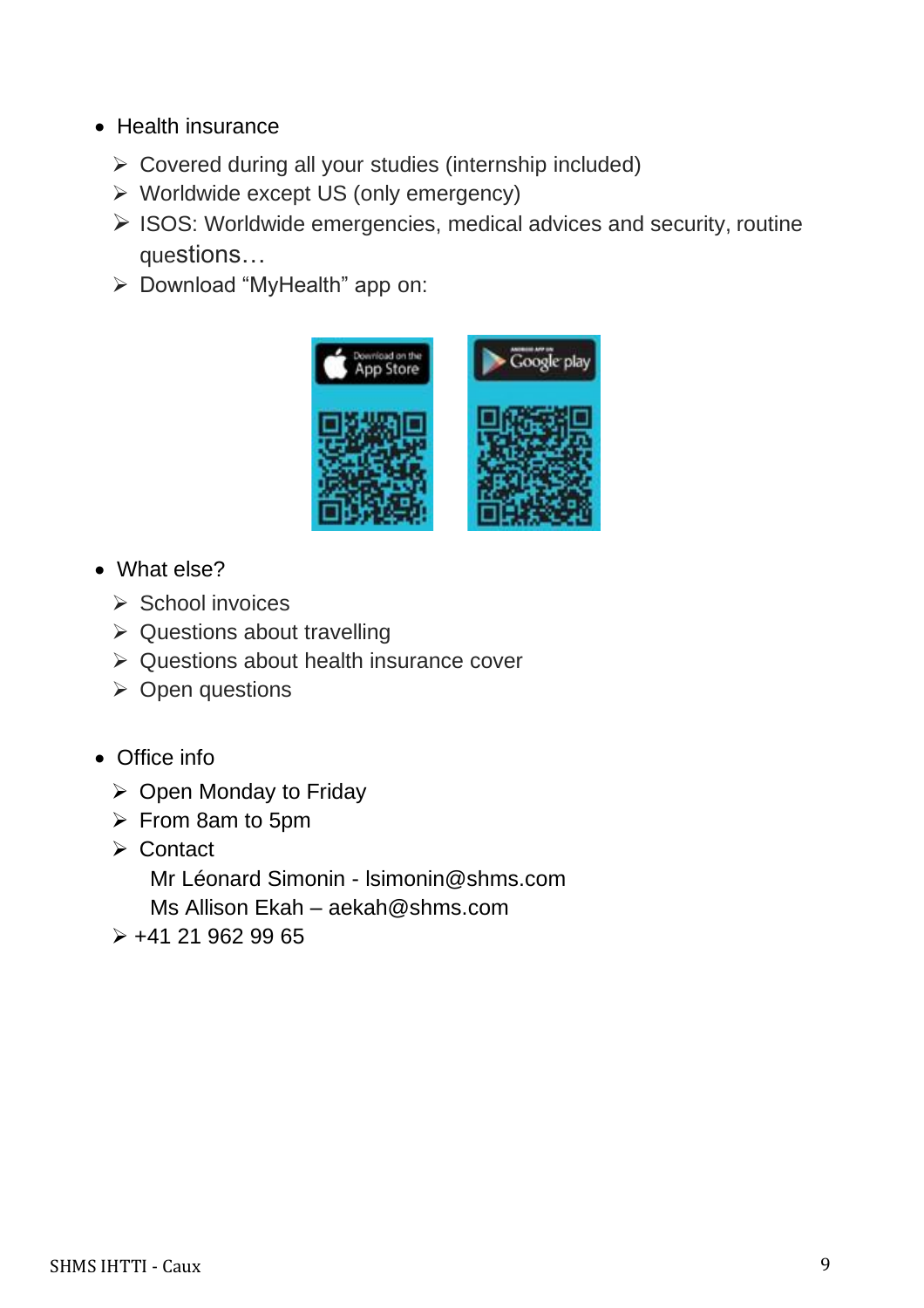## **Internship and Career Center – Office 18**

The Internship and Career Coaches will be assisting you in successfully finding an internship through personalized coaching and tailor-made service delivery. For any queries about internship, visas, employers around the world, please contact:

| <b>Emily Brun</b><br>ebrun@shms.com | Internship & Career Coach |
|-------------------------------------|---------------------------|
| Jacqueline Tran<br>jtran@shms.com   | Internship & Career Coach |

- Office info
	- ➢ Open Monday to Friday
	- ➢ From 8am to 5pm
	- ➢ +41 21 962 99 43/51/62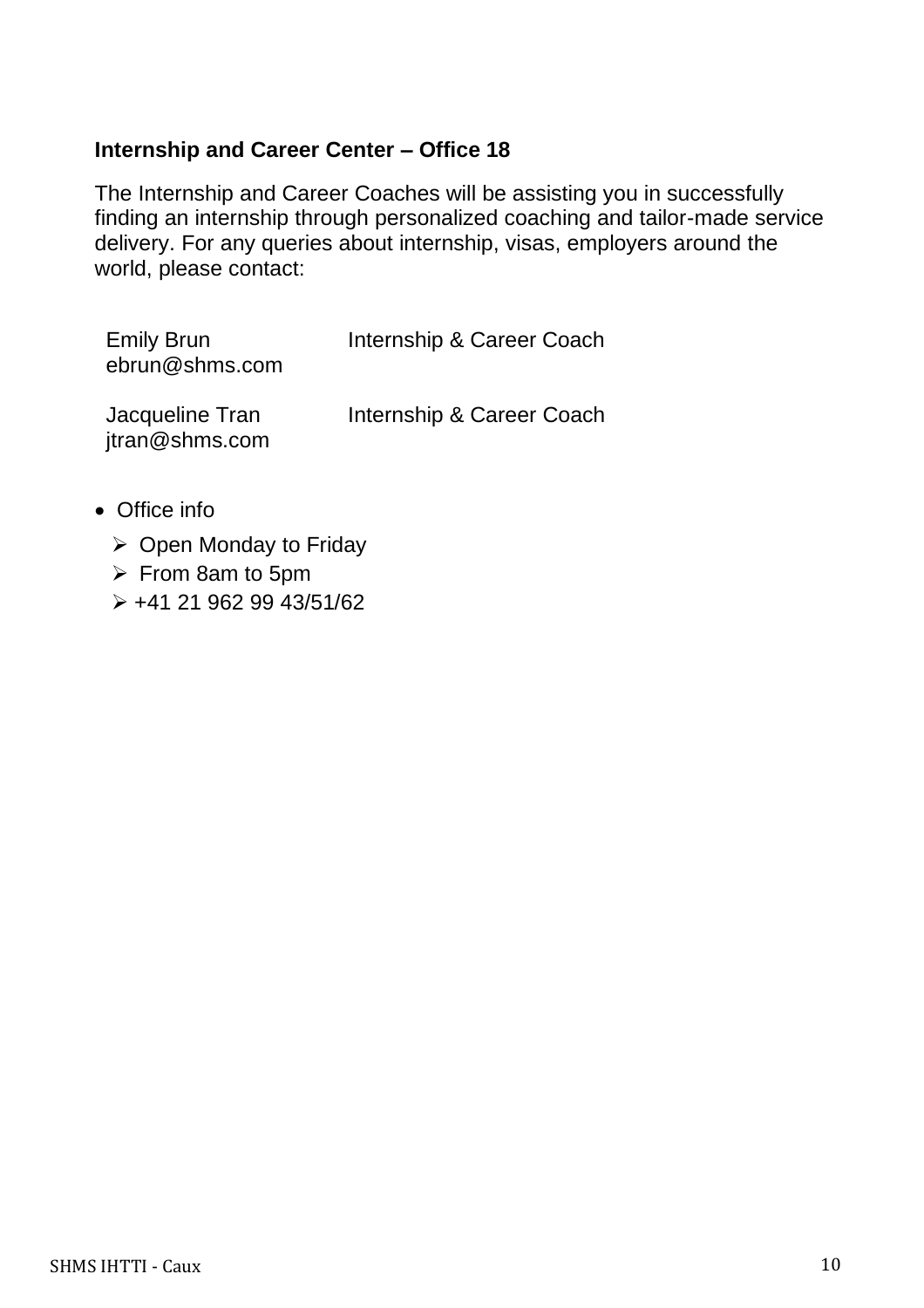## **Programme Managers (PM) – Office 15**

The Programme Manager is responsible for managing and overseeing semester programme.

For any questions relating to the programme, modules, grading criteria or providing exemptions, you can contact your PM as per below:

| BA1 PM:           | Mr Simon Thompson              | Office 14 |
|-------------------|--------------------------------|-----------|
| BA2 PM:           | Mr Connor Lamb                 | Office 16 |
| <b>MAIHBM PM:</b> | <b>Mr Nektarios Lykopantis</b> | Office 12 |
| Language PM:      | <b>Mr Zorbey Schuster</b>      | Office 13 |

#### **Library**

The Library is open every day from **9am to 9pm**.

The Librarian trainee in the following hours:

- $\triangleright$  Monday to Thursday from 12am to 9pm
- ➢ Friday from 9am to 6pm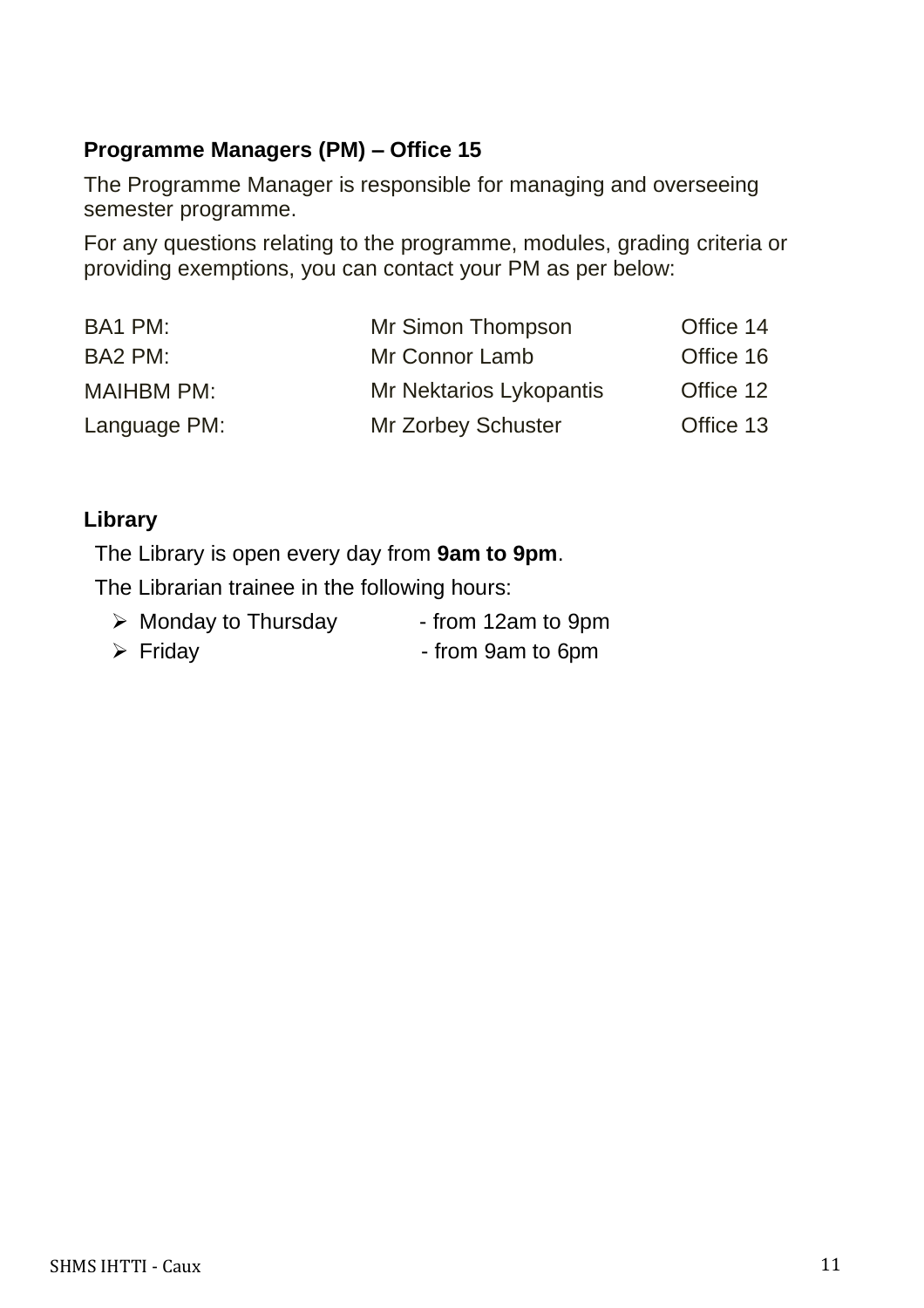## <span id="page-13-0"></span>5.2 Operation Department

## **Reception**

For any question related to the accommodations, mails, dry cleaning, maintenance, housekeeping, luggage problems, lost & founds, general information, excursion booking, etc… you can contact:

- Ms Sissy Paumer from Monday to Friday, from 7.30am to 4.30pm
- Residence Management Team (RMT)

The Residence Management Team - composed by the Residence Manager and the Residence supervisors - provides you with a general support 24 hours a day, 7days/7. They are in charge of ensuring your security as well.

- Ms Alicia Gonzalez Residence Manager
- Residence supervisors Telephone number: 9000

#### **Student Counsellor**

For any personal question or health problem please contact your Student Counselor Mrs Ana Cardoso (room 536 / Telephone number: 9981)

#### **Sport & Leisure**

Mr Paulo Pinto, the Sports & Leisure Coordinator, will provide you with the sport and leisure programme.

#### **Meals**

The meals time are as below:

| <b>Breakfast</b> | from $7.15$ am to $7.50$ am |
|------------------|-----------------------------|
| Lunch            | from 11.30am to 1pm         |
| Diner            | from 5.30pm to 7pm          |

On Saturday and Sunday, a brunch is prepared for you from 10.30 am to 1.00 pm and diner from 5.30 pm to 7.00 pm